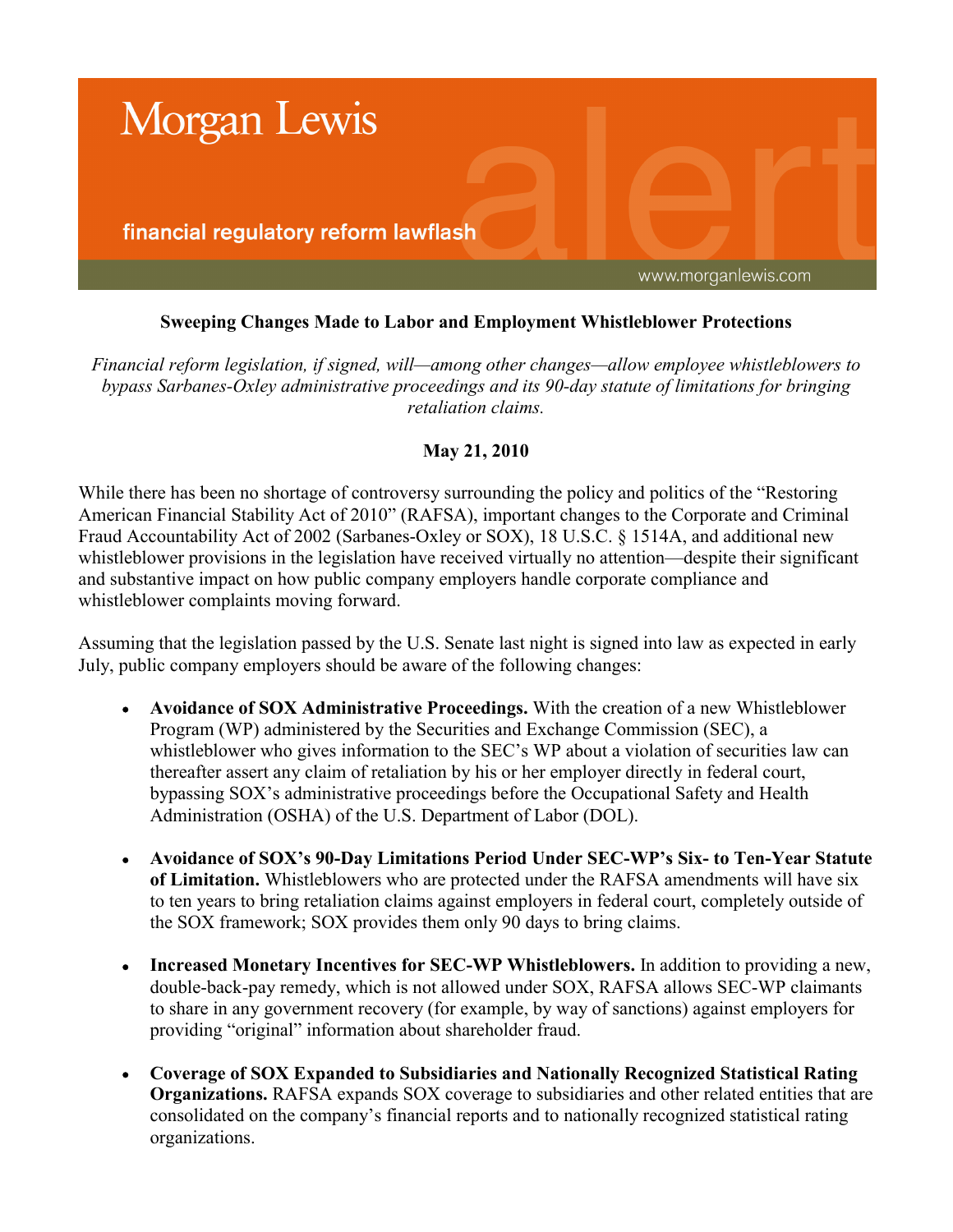While the SEC will be required to issue regulations to implement WP within 270 days of RAFSA's enactment (approximately April 2011) if the legislation is signed into law as expected in July, RAFSA undeniably expands a whistleblower's incentives to report fraud by creating the possibility of a lucrative payout and by providing more lenient legal standards relating to retaliation for employees who report wrongdoing to the SEC rather than through internal compliance channels.

A more detailed discussion of RAFSA's substantive whistleblower provisions follows.

## **Bypass of Administrative Procedure Created**

Under current law, SOX claims cannot be filed directly in federal court. Rather, complainants are required first to file a complaint with the DOL (through OSHA). 18 U.S.C. § 1514A(b). Although OSHA's jurisdiction includes the vast majority of federal whistleblower statutes, according to its critics the agency has proved ill-equipped handle the volume of SOX complaints that it has received over the past eight years. Beginning in February 2009, when the Government Accounting Office (GAO) published a scathing review of OSHA's SOX administration and complaint management, OSHA came under fire by Congress to reform its whistleblower program. OSHA is moving toward reform in this regard.

RAFSA, however, creates a "second choice" for would-be whistleblowers who have information about alleged fraud relating to the securities laws. Under the new WP, these whistleblowers can provide information directly to the SEC. In the event of retaliation, the whistleblower may file a retaliation claim against their employer directly in federal court without implicating SOX at all, as RAFSA creates a private cause of action separate and apart from an employee's rights under SOX.

This option to "bypass" SOX's administrative proceedings will undoubtedly result in an increase in litigation for public company employers, as it provides a new avenue for would-be whistleblowers who, at least from a statistical perspective, stood little chance of prevailing before OSHA. Employers also need to be prepared for the increased government and media attention—and, just as likely, "spin off" securities and other lawsuits—that often come with public allegations of corporate fraud.

## **Extended Statute of Limitations for SEC-WP Whistleblowers**

Under the current law, a SOX claim must be filed "not later than 90 days after the date on which the violation occurs," 18 U.S.C. § 1514A(b)(2)(D), an arguably short filing window in comparison with a number of other federal statutes.

RAFSA moves SEC-WP whistleblower complaints in an entirely different direction, extending the time to file by almost 25 times the original SOX limitations period, and well beyond the limitations periods of other employment statutes. The legislation will allow SEC-WP complainants to file retaliation claims (in federal court, rather than before OSHA, as described above) up to *six years* after the date on which the violation occurred or *three years* from the date when facts material to the complaint are known or reasonably should have been known by the employee (whichever is later), but in no event beyond 10 years.

This expansion may cause significant problems for employers. Putting aside the more obvious liability issues (i.e., that more claims may work their way through the system as a result of the expanded limitations period), many employers, as a matter of general practice, do not keep employment, payroll, or other records for 10 years.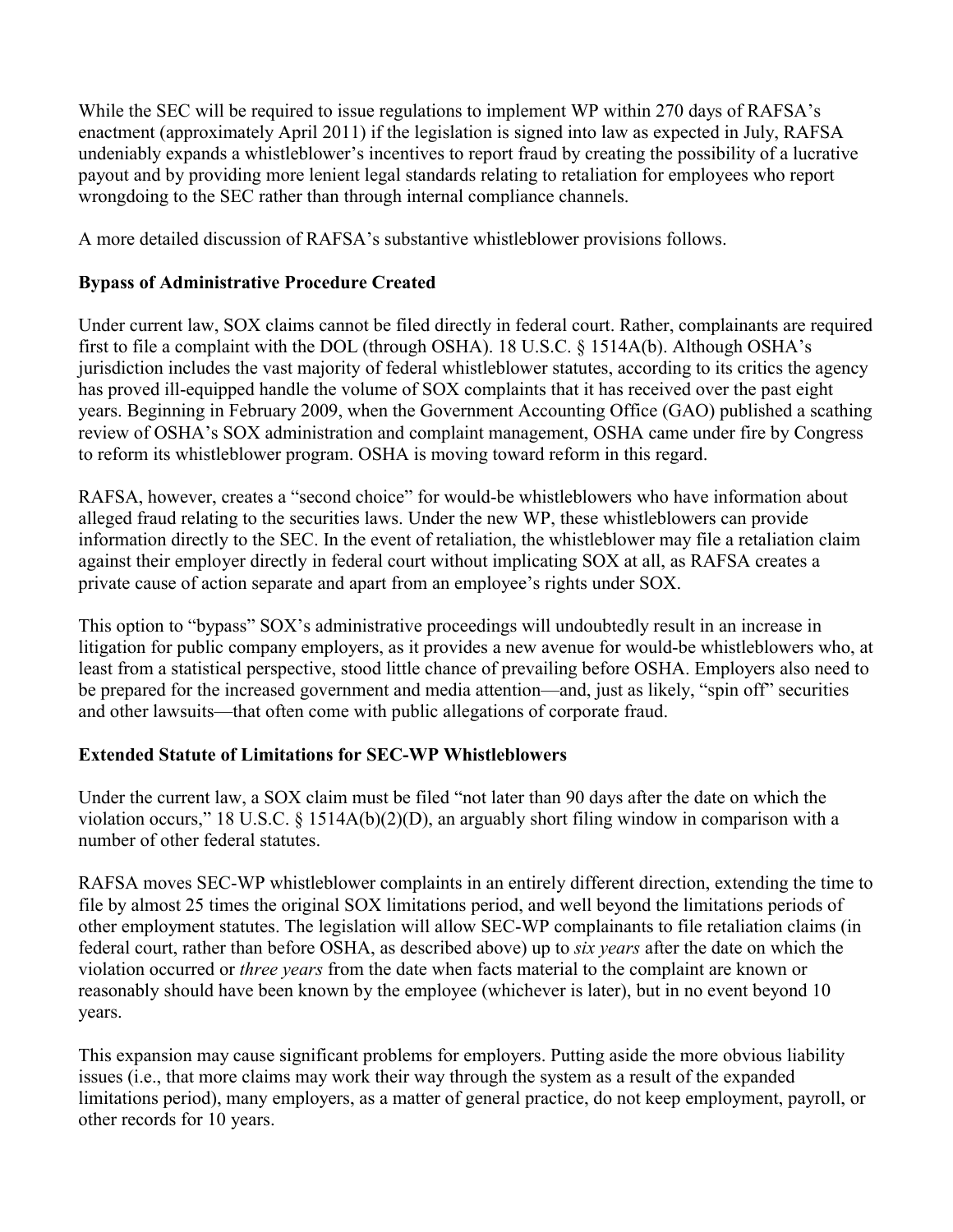# **Expanded Coverage to Subsidiaries Under SOX**

Since SOX's passage in 2002, the DOL has taken the position that employees of subsidiaries of public companies generally are not covered under the statute, at least absent significant nexus between the management and employment relations of the parent and subsidiary. That position has not proved popular, with Congress and other critics challenging the DOL's interpretation of SOX in this regard.

To that end, Congress included in RAFSA an amendment to SOX that adds to the definition of "publicly traded company" any "subsidiary or affiliate whose financial information is included in the consolidated financial statements of such company." According to the Senate Banking Committee review of an earlier version of the legislation, "this clarification would eliminate a defense now raised in a substantial number of actions brought by whistleblowers under the statute."

The policy shift is not surprising, and even without the passage of RAFSA, appears to be on the DOL's regulatory agenda. As recently as last week, Dr. David Michaels, the Assistant Secretary of Labor for OSHA, made his first public remarks about his plans for SOX, and openly expressed disbelief at the DOL's position on the statute's coverage of subsidiaries. The DOL's Administrative Review Board (ARB) also issued an order last month inviting all interested persons to submit briefs on whether employees of subsidiaries are protected by SOX.

An amendment to RAFSA also extends SOX coverage to nationally recognized statistical rating organizations.

#### **Increased Relief for Prevailing Whistleblowers**

Under the current version of SOX, a prevailing employee is "entitled to all relief necessary to make the employee whole." 18 U.S.C. § 1514A(c). That relief "shall include" reinstatement, back pay, and "compensation for any special damages sustained as a result of the discrimination, including litigation costs, expert witness fees, and reasonable attorney fees." *Id.* at § 1514A(c)(2).

RAFSA allows a prevailing SEC-WP whistleblower *twice* the amount of back pay otherwise owed to the individual, with interest—more than SOX would otherwise provide. RAFSA also allows the SEC to provide monetary rewards to those who contribute original information through the WP program that leads to recoveries of monetary sanctions of \$1,000,000 or more in criminal and civil proceedings. According to the Banking Committee, and in "recogni[tion] that whistleblowers often face the difficult choice between telling the truth and . . . committing career suicide," the WP would provide for rewards between 10% and 30% of any monetary sanctions that are collected based on the original information offered by the whistleblower.

These amendments, therefore, give whistleblowers significant enhanced incentives to make a report to the WP and, in any event, claim retaliation.

## **Conclusion**

While the legislation still needs to be vetted in congressional conference, expected to occur by early July, the House of Representatives passed a nearly identical provision as part of the Wall Street Reform and Consumer Protection Act (H.R. 4173) on December 11, 2009. Accordingly, employers should expect few, if any, substantive changes to RAFSA's whistleblower provisions before it becomes law.

In short, and in preparation for changes that loom ahead, public company employers should consider: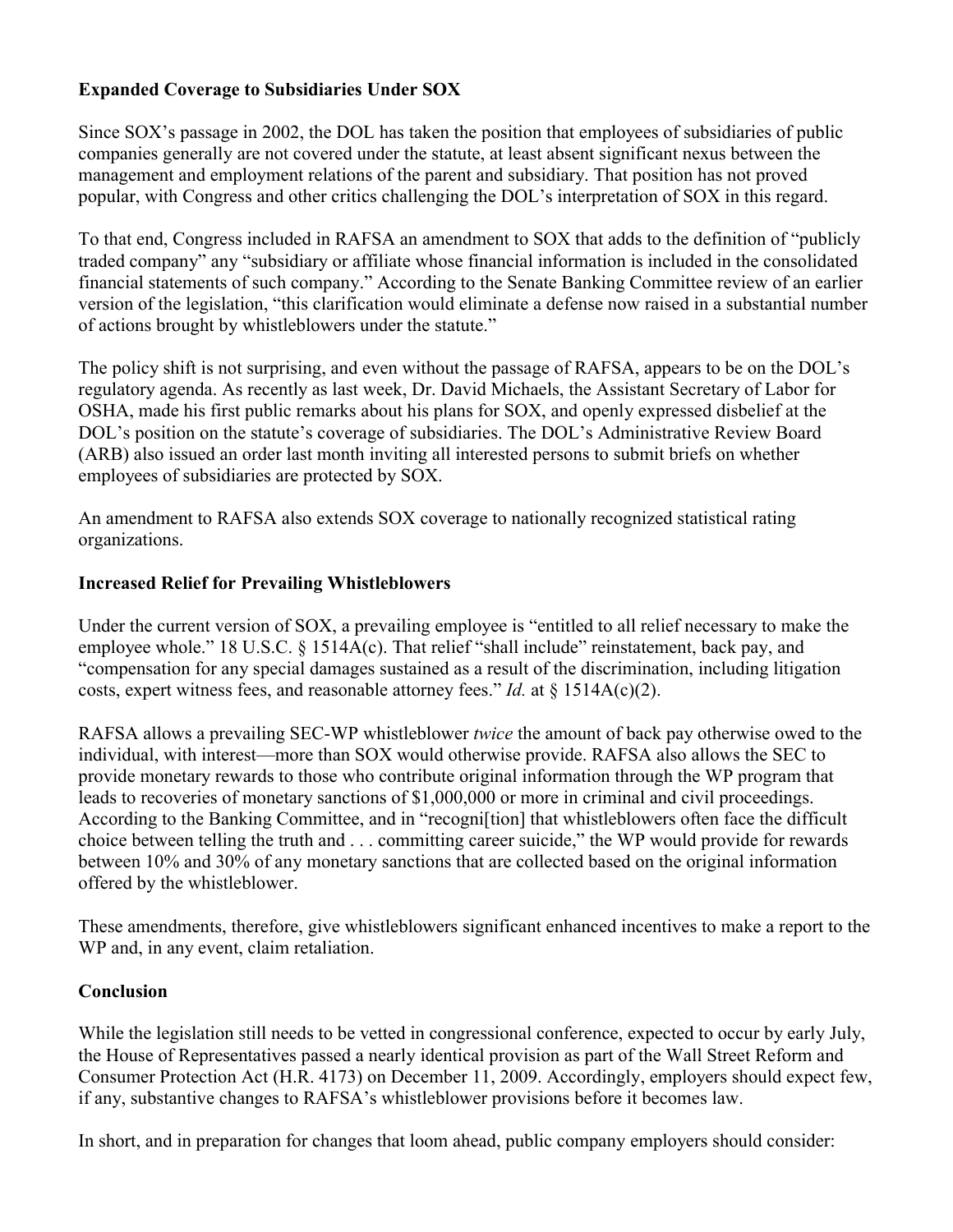- **Finding New Ways to Encourage Internal Reporting.** To compete with increased financial incentives to whistleblowers who provide original information to the government, employers need to consider how best to encourage would-be whistleblowers to raise compliance concerns internally, ensuring that they have the opportunity to investigate and correct any problems in a timely manner, thereby reducing the risk of liability.
- **Auditing Subsidiary Compliance.** While public companies are now well versed in the "compliance culture" created by SOX in 2002, companies must be mindful to extend the same corporate compliance structures to subsidiaries and other related entities. In anticipation of SOX's expansion to include subsidiaries or other related entities that are consolidated on the company's books, employers need to audit existing compliance structures and develop ways to extend them to umbrella organizations.

We will continue to monitor the continuing developments of Financial Regulatory Reform. If you have any questions or would like more information on the issues discussed in this LawFlash, please contact the authors, **Sarah Bouchard** (215.963.5077; [sbouchard@morganlewis.com](mailto:sbouchard@morganlewis.com)) and **Tom Linthorst**   $(609.919.6642; tlinthorst@morganlewis.com)$  $(609.919.6642; tlinthorst@morganlewis.com)$  $(609.919.6642; tlinthorst@morganlewis.com)$ , or any of the following Morgan Lewis attorneys:

| Washington, D.C.         |              |                                     |
|--------------------------|--------------|-------------------------------------|
| Amy Conway-Hatcher       | 202.739.5953 | aconway-hatcher@morganlewis.com     |
| Fred F. Fielding         | 202.739.5560 | ffielding@morganlewis.com           |
| Howard M. Radzely        | 202.739.5996 | hradzely@morganlewis.com            |
| Barbara "Biz" Van Gelder | 202.739.5256 | $b$ vangelder@morganlewis.com       |
| Chicago                  |              |                                     |
| Nina G. Stillman         | 312.324.1150 | nstillman@morganlewis.com           |
| <b>Dallas</b>            |              |                                     |
| Ann Marie Painter        | 214.466.4121 | $annmarie$ .painter@morganlewis.com |
| <b>New York</b>          |              |                                     |
| Andrew J. Schaffran      | 212.309.6380 | dschaffran@morganlewis.com          |
| Samuel S. Shaulson       | 212.309.6718 | sshaulson@morganlewis.com           |
| <b>Irvine</b>            |              |                                     |
| Carrie A. Gonell         | 949.399.7160 | cgonell@morganlewis.com             |
| Palo Alto                |              |                                     |
| Daryl S. Landy           | 650.843.7561 | dlandy@morganlewis.com              |
| Philadelphia             |              |                                     |
| Sarah E. Bouchard        | 215.963.5077 | sbouchard@morganlewis.com           |
| Joseph J. Costello       | 215.963.5295 | jcostello@morganlewis.com           |
| Dennis J. Morikawa       | 215.963.5513 | dmorikawa@morganlewis.com           |
| Princeton                |              |                                     |
| Thomas A. Linthorst      | 609.919.6642 | tlinthorst@morganlewis.com          |
|                          |              |                                     |